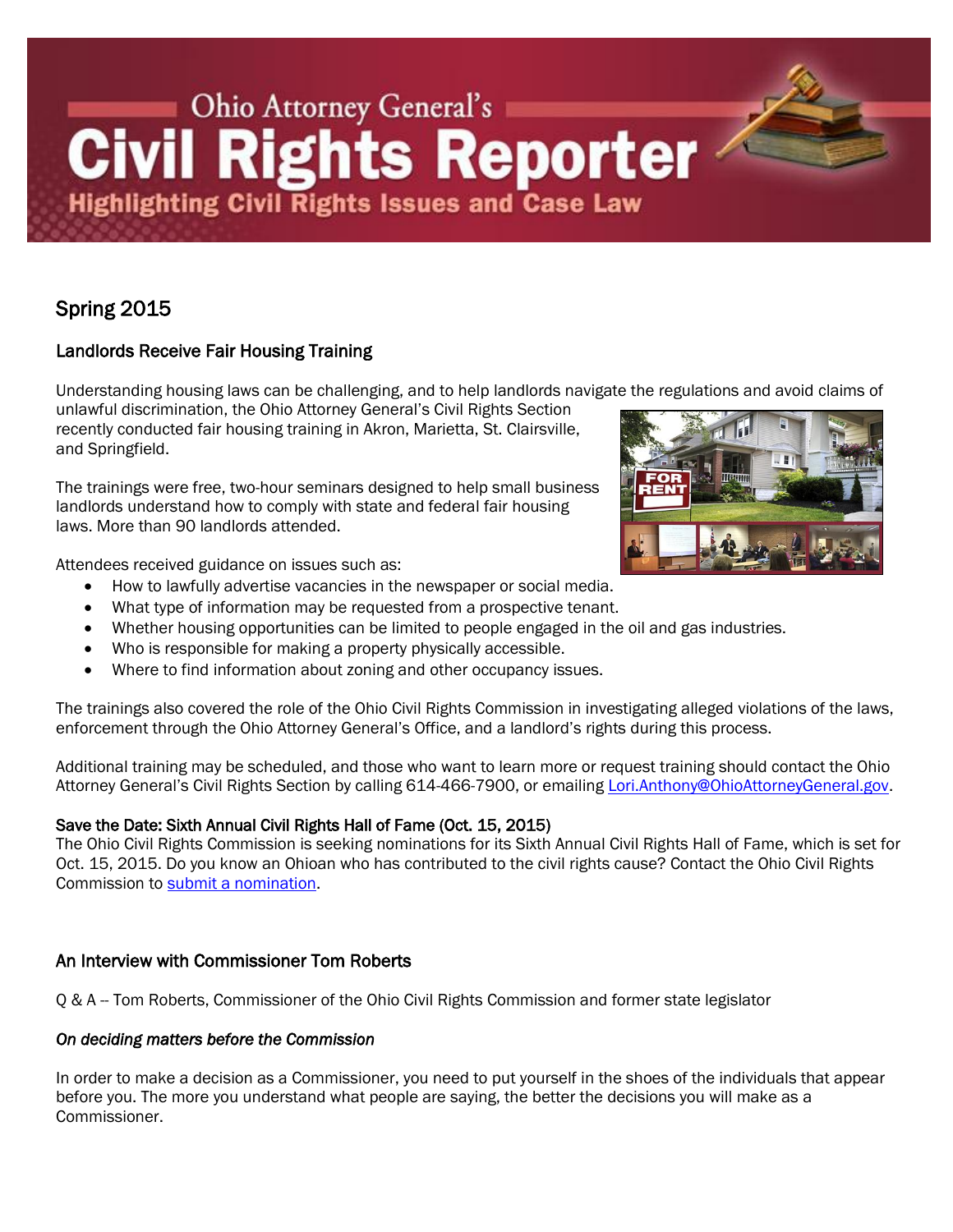The Commission is a valuable tool that saves the state a great deal of money. It can be used by anybody who has been discriminated against. People who come to the Commission get a fair hearing, get their issue aired, and get justice.

Employees and employers who come to the Commission are going to have to continue dealing with each other because discrimination has to stop and the employment relationship has to continue. We must mend fences and have a meeting of the minds because many times it's just a matter of having people talk -- understanding and talking. It's critical to not only resolve the problem, but to have a plan to make sure things don't happen again. You have to put something in place to make sure you don't continue to find yourself fixing it.

The Commission's trainings are a source of pride. We can say to an employer, if you want to change the behavior in your institution, we can help you do that.

#### *On the Community Policing Task Force*

Governor Kasich selected me to be part of a community policing task force. My tenure as a public servant, my service with the Commission, and my long association with the NAACP made me a natural fit for the task force.

The task force is made up of law enforcement, the legal community, state agencies, legislators, members of congress, and community leaders. The purpose of the task force is to hear from the public and experts on issues related to policing and the community, specifically the African-American community. The task force held public hearings throughout the state and gathered testimony from numerous groups on how to improve police/community relations. The message that the task force received was loud and clear - we need to work on police training, community relations between police officers and the communities they serve.

This task force is a model for other states. In order to be a model, though, we will need to make powerful recommendations that can change behaviors and change systems. Buy-in from the community is critical because many of the elements are broken and need to be fixed, or not working in the best interest of the people. The time is right for America to embrace change because what is happening in Ohio isn't an isolated situation. Across the country, every state in the union has its own situation. Ohio can be a leader, if we do the right things.

#### *On civil rights issues having an impact on Ohioans*

Housing discrimination is an area that impacts too many Ohioans. The American Dream is to own a home. The last thing you would want is to not be allowed to purchase a home or not be allowed to live where you want to live. The most challenging cases involve disabilities because it can be difficult to find the right accommodation.

Affirmative action in education is going to be a significant issue in Ohio and the nation in the next few years. The U.S. Supreme Court is dealing with affirmative action issues that will determine how the nation deals with education.

The most important case before the Commission was a Cincinnati case where there was a sign on a swimming pool that read: "For Whites Only." You know, that says to me in 2014, wow, that's still going on, and it's going on in Ohio. That stuck out as a terrible one.

#### *On how his experience as a legislator aids in his role as a Commissioner*

My 21 years of experience in the Ohio legislature has prepared me well for service on the Commission. The most important skill that I learned from my time as a legislator was that there is no such thing as a dumb question. As a Commissioner, you have to be able to probe an issue, unwrap it, and find out what's going on. You have to ask the tough questions because many people won't ask those questions.

#### The Tom Roberts File

| Current position: | Commissioner of the Ohio Civil Rights Commission since 2008<br>Member of Governor Kasich's Community Policing Task Force |
|-------------------|--------------------------------------------------------------------------------------------------------------------------|
| Previous service: | Ohio State Representative from 1986 to 2000                                                                              |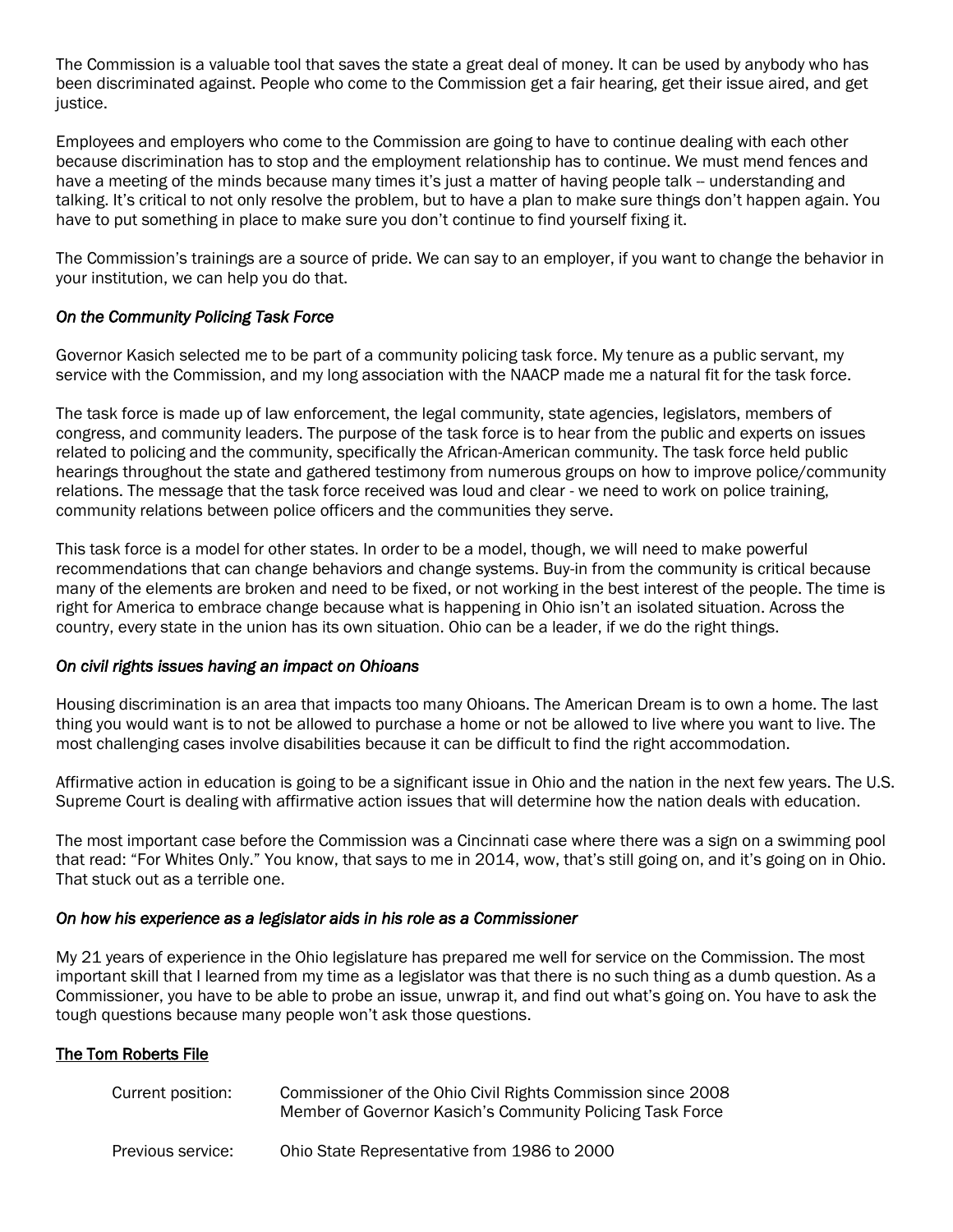Continuous service: Lifelong member of the NAACP Sinclair Ohio Fellows since 1997

# Recent Commission Decisions: Pregnancy Discrimination, Retaliation, and Race Discrimination

In several recent decisions, the Ohio Civil Rights Commission addressed pregnancy discrimination, retaliation, and race discrimination.

# *Christina Sims v. Westside Family Practice Inc. (Feb. 21, 2014)*

Christina Sims worked at Westside Family Practice as a medical assistant. When she told her office manager that she was pregnant, she was terminated the same day. The office manager said if she had known that Sims was pregnant, she never would have hired her in the first place.

At the hearing, the employer argued that Sims was instructed to get a doctor's note explaining her work restrictions and that she failed to return to work. According to Sims, the office manager became upset when she announced she was pregnant and she was told to clock out and not return. Sims' testimony was supported by her time card, which corroborated her version of the events. The Administrative Law Judge concluded that Sims was more credible.

Based on these facts, the Commission determined that Sims was fired because of her pregnancy. The Commission issued a cease-and-desist order and awarded her back pay.

# *Raven Black-Halicki v. International Brotherhood of Teamsters, Local 377 (May 30, 2014)\**

Raven Black-Halicki has been in the construction industry since the early 1990s, working primarily on road projects in Northeast Ohio. She is a member of the International Brotherhood of Teamsters, Local 377, in the Youngstown area. She complained that she was sexually harassed by several of her male crew workers. When her hours were cut for complaining, she filed charges with the Ohio Civil Rights Commission.

At the hearing, the union argued that it was the economic downturn, and not her harassment complaints, that resulted in her drop off of job referrals. Halicki countered with business records that showed other union members receiving more job referrals. The Administrative Law Judge determined that the union's business agent was not credible. A tape recording of the union business agent chastising Halicki for complaining about him supported Halicki's testimony.

Ultimately, the Commission found that Halicki was retaliated against for complaining about discrimination. The Commission issued a cease-and-desist order and awarded back pay.

# *Marlow Stallworth v. Wal-Mart Stores East, L.P. (Aug. 15, 2014)\**

Marlow Stallworth worked for Wal-Mart for almost 15 years as a stocker. While he consistently maintained positive relationships with his colleagues, one manager thought he was lazy, mouthy, and compared him to a monkey. This same manager was described by other employees and vendors as singling out this employee because of his race. Stallworth was fired less than four months after this manager became his supervisor.

At the hearing, the employer argued that Stallworth abandoned his job by failing to report for three consecutive shifts. Stallworth testified that he was fired and repeatedly told he could not come back to work. The Administrative Law Judge determined that the employer's assertion that Stallworth abandoned his job was not credible. In making this credibility determination, the Administrative Law Judge noted that Stallworth's phone records showed that he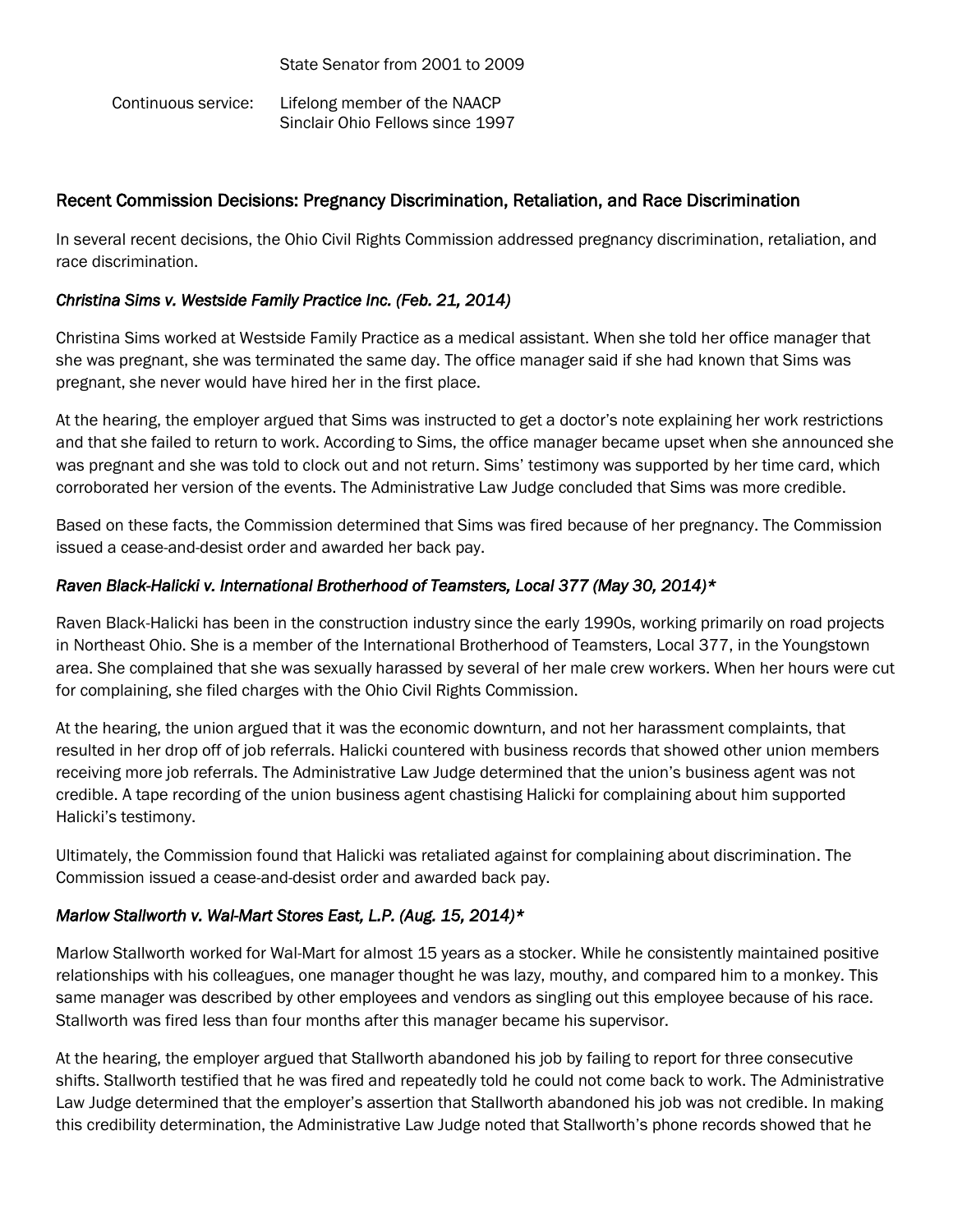repeatedly called his employer requesting to return to work. The Administrative Law Judge also noted that several Caucasian employees who engaged in similar misconduct were not discharged.

Based on these facts, the Commission found that Stallworth was fired because of his race. The Commission issued a cease-and-desist order and awarded back pay.

\*These cases are currently being appealed.

# Are Some Discrimination Cases Dismissed Too Quickly?

Several recent cases brought under Ohio's employment discrimination statute, Chapter R.C. 4112, have been reversed on appeal.

Employers who succeeded in getting dismissals of the discrimination cases filed against them were subsequently reversed by Ohio courts of appeal in the cases of *Dukes v. Associated Materials LLC; Skidmore v. National Bronze & Metals (Ohio) Inc.*; and *Toman v. Humility of Mary Health Partners.*

Question: Are trial courts too quick to dismiss employment discrimination cases on pre-trial motions for summary judgment?

Quick Answer: Several recent cases brought under Ohio's employment discrimination statute, Chapter R.C. 4112, have been reversed on appeal on grounds that there were disputed issues of material fact that should have been resolved in favor of the employee and against the employer.

[Dukes v. Associated Materials, LLC,](http://www.sconet.state.oh.us/rod/docs/pdf/9/2014/2014-ohio-4322.pdf) 2014-Ohio-4322 (9th Dist. 2014)

[Skidmore v. National Bronze & Metals \(Ohio\) Inc.,](http://www.supremecourt.ohio.gov/rod/docs/pdf/9/2014/2014-ohio-4423.pdf) 2014-Ohio-4423 (9th Dist. 2014)

[Toman v. Humility of Mary Health Partners,](https://www.supremecourt.ohio.gov/rod/docs/pdf/7/2014/2014-ohio-4417.pdf) 2014-Ohio-4417 (7th Dist. 2014)

Facts in *Dukes*: De'Wayne L. Dukes Sr., an African-American man, was working through a temporary personnel agency. The agency had him working several manufacturing lines for the employer. Some began at 3:30 p.m. and others at 4:30 p.m. When Dukes was assigned a line that began at 3:30 p.m., he asked for a 15-minute adjustment to his start time due to childcare issues. The employer refused and offered instead to find him a different position, but was unable to do so. As a result, Dukes accumulated attendance points for tardiness and the employer claimed just cause for his termination, disputing Duke's allegation that the attendance points were pretext for race discrimination.

Facts in *Skidmore*: Robert Skidmore was terminated two days after a pallet full of scrap metal was taken by a man with a pick-up truck who drove off with the materials while Skidmore attempted to call a manager to verify the man's authority to take them. The employer asserted the reason for the firing was Skidmore's violation of a company security policy requiring that all delivery drivers have identification. The employer argued Skidmore was terminated for being grossly negligent. Skidmore alleged the employer was motivated by his age.

Facts in *Toman*: When Penny Toman was hired, she was pregnant. Her employer had a policy that an employee was not eligible for any leave until after the employee had at least 90 days of continuous employment and had successfully completed an orientation period. Toman delivered her baby on July 14, but her 90 days of continuous employment would not be satisfied until July 20. Toman alleged she was told on July 12 she would be terminated if she delivered before July 20. The employer alleged Toman was informed only that she had no available leave time prior to July 20. The trial court inferred that Toman knew about the 90-day policy, that she was not eligible for leave, and so failed to return to work. Toman alleged her termination was based on sex, and her being pregnant.

Importance: Disputed issues of fact or inferences are to be construed in favor of the non-moving party. When the trial court fails to do so and dismisses the case, its decision may be reversed and the matter remanded to the trial